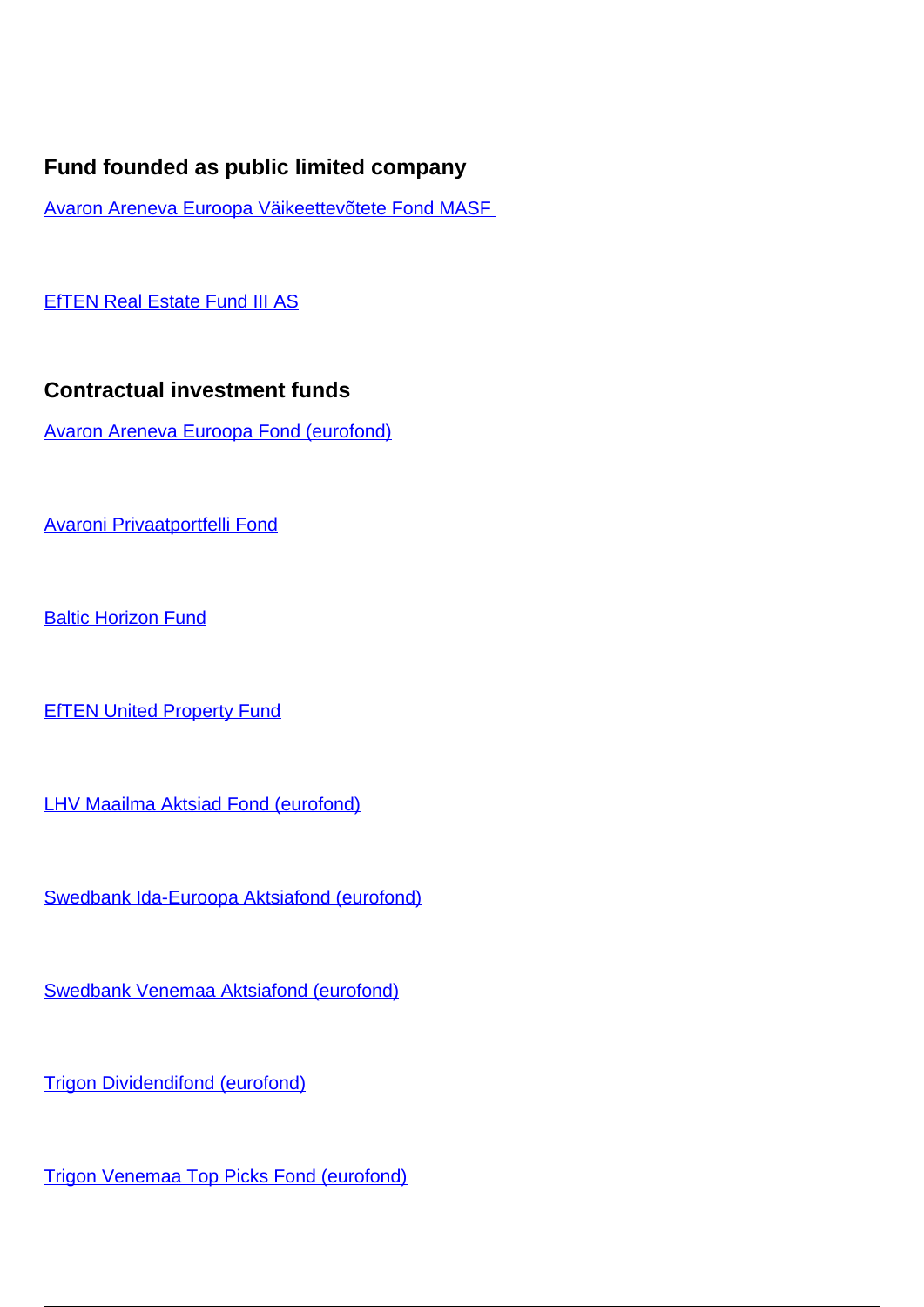## **Mandatory pension funds**

**[LHV Pensionifond Indeks](/en/investment-market/investment-and-pension-funds-0/investment-market/mandatory-pension-funds/lhv-pensionifond-indeks)** 

**[LHV Pensionifond L](/en/investment-market/investment-and-pension-funds-0/investment-market/mandatory-pension-funds/lhv-pensionifond-l)** 

**[LHV Pensionifond M](/en/investment-market/investment-and-pension-funds-0/investment-market/mandatory-pension-funds/lhv-pensionifond-m)** 

**LHV Pensionifond Roheline** 

**[LHV Pensionifond S](/en/investment-market/investment-and-pension-funds-0/investment-market/mandatory-pension-funds/lhv-pensionifond-s)** 

[LHV Pensionifond XL](/en/investment-market/investment-and-pension-funds-0/investment-market/mandatory-pension-funds/lhv-pensionifond-xl)

**[LHV Pensionifond XS](/en/investment-market/investment-and-pension-funds-0/investment-market/mandatory-pension-funds/lhv-pensionifond-xs)** 

[Luminor A Pensionifond](/en/investment-market/mandatory-pension-funds/luminor-pensionifond)

[Luminor A Pluss Pensionifond](/en/investment-market/mandatory-pension-funds/luminor-pluss-pensionifond)

**[Luminor B Pensionifond](/en/investment-market/mandatory-pension-funds/luminor-b-pensionifond)** 

[Luminor C Pensionifond](/en/investment-market/mandatory-pension-funds/luminor-c-pensionifond)

[Luminor Pensionifond Jätkusuutlik Tulevik, Indeks](/en/investment-market/investment-and-pension-funds-0/investment-market/mandatory-pension-funds/luminor-pensionifond-jatkusuutlik-tulevik-indeks)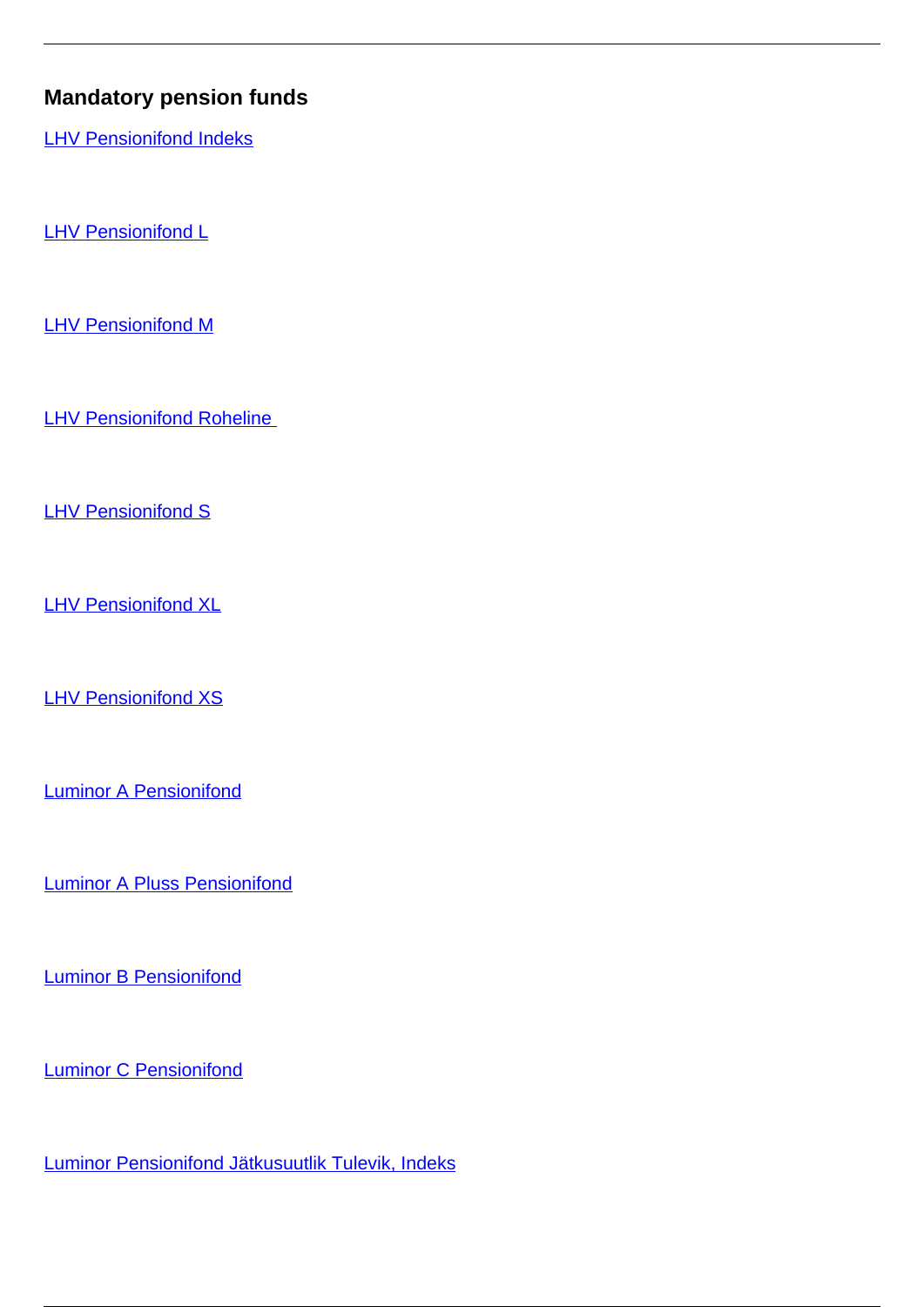**[SEB Energiline Pensionifond](/en/investment-market/mandatory-pension-funds/seb-energiline-pensionifond)** 

**[SEB Energiline Pensionifond Indeks](/en/investment-market/mandatory-pension-funds/seb-energiline-pensionifond-indeks)** 

[SEB Konservatiivne Pensionifond](/en/investment-market/mandatory-pension-funds/seb-konservatiivne-pensionifond)

[SEB Optimaalne Pensionifond](/en/investment-market/mandatory-pension-funds/seb-optimaalne-pensionifond)

**[SEB Progressiivne Pensionifond](/en/investment-market/mandatory-pension-funds/seb-progressiivne-pensionifond)** 

[Swedbank Pensionifond Indeks](/en/investment-market/investment-and-pension-funds-0/investment-market/mandatory-pension-funds/swedbank-pensionifond-indeks)

[Swedbank Pensionifond K1 \(Konservatiivne strateegia\)](/en/investment-market/mandatory-pension-funds/swedbank-pensionifond-k1-konservatiivne-strateegia)

[Swedbank Pensionifond K2 \(Tasakaalustatud strateegia\)](/en/investment-market/mandatory-pension-funds/swedbank-pensionifond-k2-tasakaalustatud-strateegia)

[Swedbank Pensionifond K3 \(Kasvustrateegia\)](/en/investment-market/mandatory-pension-funds/swedbank-pensionifond-k3-kasvustrateegia)

[Swedbank Pensionifond K4 \(Aktsiastrateegia\)](/en/investment-market/mandatory-pension-funds/swedbank-pensionifond-k4-aktsiastrateegia)

[Swedbank Pensionifond K90-99 \(Elutsükli strateegia\)](/en/investment-market/mandatory-pension-funds/swedbank-pensionifond-k90-99-elutsukli-strateegia)

[Tuleva Maailma Aktsiate Pensionifond](/en/investment-market/mandatory-pension-funds/tuleva-maailma-aktsiate-pensionifond)

[Tuleva Maailma Võlakirjade Pensionifond](/en/investment-market/mandatory-pension-funds/tuleva-maailma-volakirjade-pensionifond)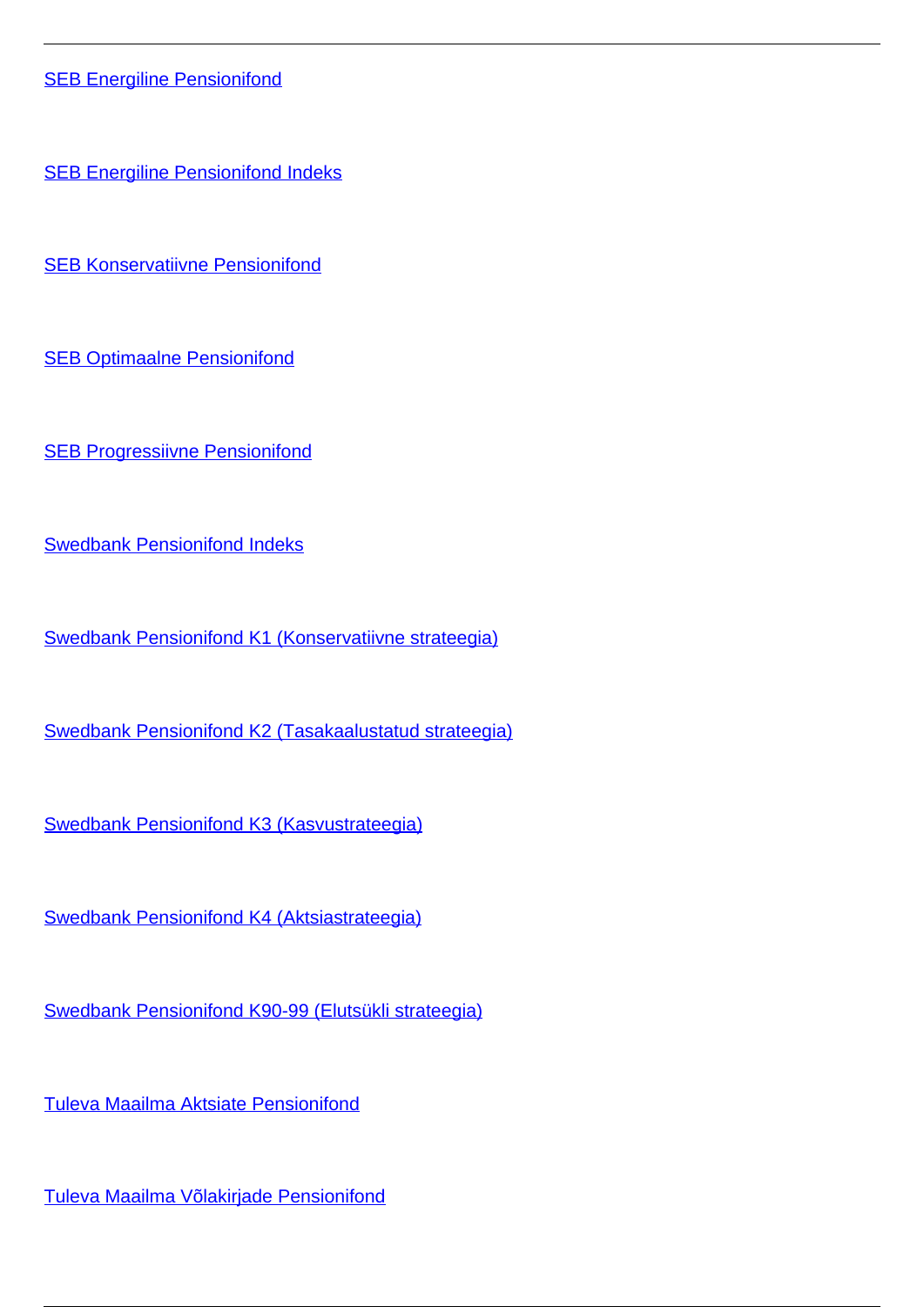## **Voluntary pension funds**

**[LHV Pensionifond Indeks Pluss](/en/investment-market/investment-and-pension-funds-0/investment-market/voluntary-pension-funds/lhv-pensionifond-indeks-pluss)** 

**LHV Pensionifond Roheline Pluss** 

[LHV Täiendav Pensionifond](/en/investment-market/voluntary-pension-funds/lhv-taiendav-pensionifond)

[Luminor Aktsiad 100 Pensionifond](/en/investment-market/voluntary-pension-funds/luminor-aktsiad-100-pensionifond)

[Luminor Intress Pluss Pensionifond](/en/investment-market/voluntary-pension-funds/luminor-intress-pluss-pensionifond)

[Luminor Täiendav Pensionifond Jätkusuutlik Tulevik, Indeks](/en/investment-market/investment-and-pension-funds-0/investment-market/voluntary-pension-funds/luminor-taiendav-pensionifond-jatkusuutlik-tulevik-indeks)

**[SEB Aktiivne Pensionifond](/en/investment-market/voluntary-pension-funds/seb-aktiivne-pensionifond)** 

[SEB Kliimatuleviku Pensionifond Indeks](/en/investment-market/investment-and-pension-funds-0/investment-market/voluntary-pension-funds/seb-kliimatuleviku-pensionifond-indeks)

[SEB Tasakaalukas Pensionifond](/en/investment-market/voluntary-pension-funds/seb-tasakaalukas-pensionifond)

[Swedbank III Samba Pensionifond Indeks](/en/investment-market/investment-and-pension-funds-0/investment-market/voluntary-pension-funds/swedbank-iii-samba-pensionifond-indeks)

[Swedbank Pensionifond V100](/en/investment-market/investment-and-pension-funds-0/investment-market/voluntary-pension-funds/swedbank-pensionifond-v100)

[Swedbank Pensionifond V100 indeks \(väljumine piiratud\)](/en/investment-market/investment-and-pension-funds-0/investment-market/voluntary-pension-funds/swedbank-pensionifond-v100-indeks-valjumine-piiratud)